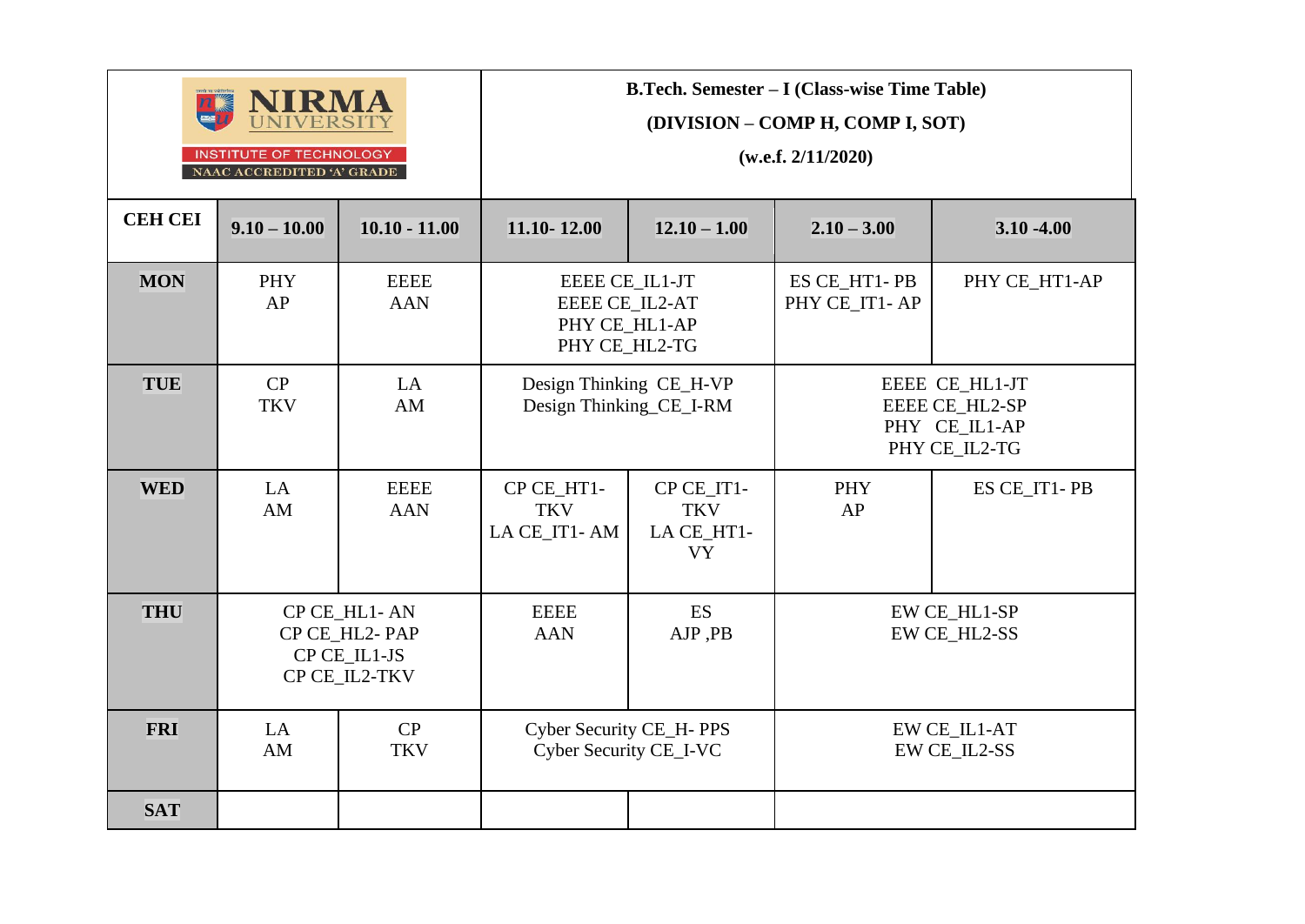| HT1 | 20TCE001 - 075, 310 -<br>317, 334, 335 | IT <sub>1</sub> | 20TCE076 - 150,<br>304, 305, 329-331, 336, 337  |  |
|-----|----------------------------------------|-----------------|-------------------------------------------------|--|
| HL1 | 20TCE001 - 038,<br>$310 -$<br>316,334  | HL2             | 20TCE039 - 075, 317,335                         |  |
| IL1 | 20TCE076 - 113,<br>304, 305, 329, 336  | IL2             | 20TCE114 - 150, 306, 307,<br>308, 330, 331, 337 |  |

| <b>Short</b><br><b>Name</b> | <b>Faculty Name</b>     | <b>Short</b><br><b>Name</b> | <b>Faculty Name</b>   | <b>Short</b><br><b>Name</b> | <b>Faculty Name</b>     |
|-----------------------------|-------------------------|-----------------------------|-----------------------|-----------------------------|-------------------------|
| <b>AAN</b>                  | Dr. A.A. Nimje          | <b>PPS</b>                  | Prof. Pooja P Shah    | JT                          | Prof. Jose Thankachn    |
| <b>VP</b>                   | Prof. Viraj Parekh      | <b>VC</b>                   | Prof. Vipul Chudasama | <b>SS</b>                   | Sunil Shukla            |
| AJP                         | Prof. Arth Patel        | JS                          | Prof. Shruti Jadon    | AT                          | Prof. Abhilash Tirupati |
| <b>PB</b>                   | Prof. Priyesh Bhavsar   | AN                          | Prof. Anuja Nair      | <b>SP</b>                   | Prof. Sonam Parashar    |
| PAP                         | Prof. Preksha A. Pareek | AM                          | Dr. Amit Mishra       | <b>VY</b>                   | Dr. Vijay Yadav         |
| <b>TKV</b>                  | Prof. Tarjni Vyas       |                             |                       |                             |                         |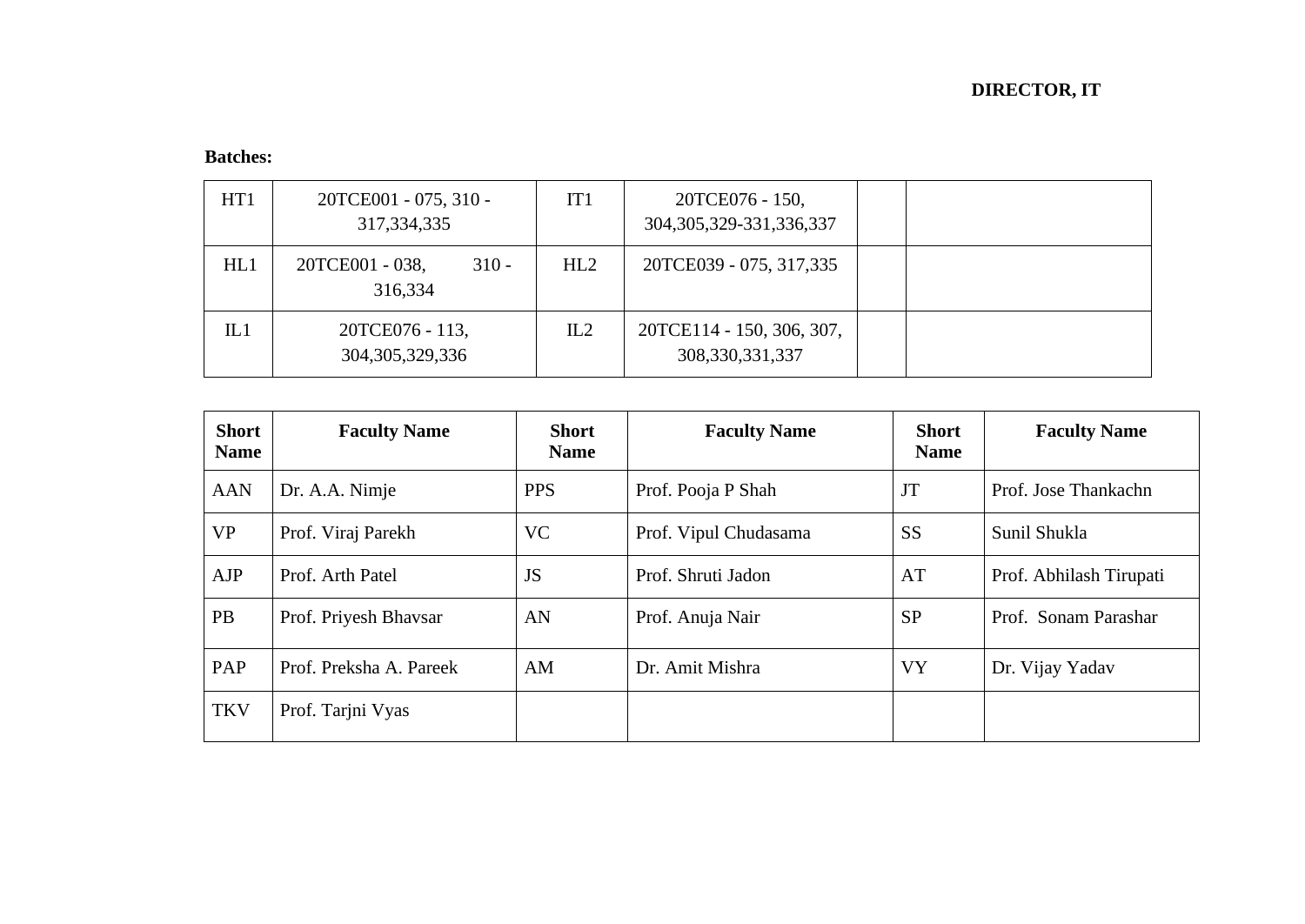

**B.Tech. Semester – I (Class-wise Time Table)**

**(DIVISION – COMP J, COMP K, SOT)**

**(w.e.f. 2/11/2020)**

| <b>CEJ,CEK</b> | $9.10 - 10.00$            | $10.10 - 11.00$                                                | 11.10-12.00                                              | $12.10 - 1.00$                                                     | $2.10 - 3.00$                                       | $3.10 - 4.00$                                                             |
|----------------|---------------------------|----------------------------------------------------------------|----------------------------------------------------------|--------------------------------------------------------------------|-----------------------------------------------------|---------------------------------------------------------------------------|
| <b>MON</b>     | <b>EEEE</b><br><b>TKT</b> | ES CE_JT1-KJ<br>PHY CE_KT1-<br>TG                              | <b>Cyber Security CE_J-PPS</b><br>Cyber Security CE_K-VC |                                                                    |                                                     | EEEE CE_JL1-SS<br><b>EEEE CE JL2-AT</b><br>PHY CE_KL1-CC<br>PHY CE_KL2-TG |
| <b>TUE</b>     | <b>PHY</b><br>TG          | ES CE_KT1-PB<br>PHY CE_JT1 -<br>TG                             | EW CE_JL1-SP<br>EW CE_JL2-JT                             |                                                                    | LA<br>AP                                            | LA CE_KT1-AM<br>CP CE_JT1-AN                                              |
| <b>WED</b>     | <b>EEEE</b><br><b>TKT</b> | LA CE_JT1-AP<br>CP CE_KT1 -<br><b>KRL</b>                      |                                                          | EEEE CE_KL1-AT<br>EEEE CE_KL2-SS<br>PHY CE_JL1-AP<br>PHY CE_JL2-TG | LA<br>AP                                            | CP<br><b>JS</b>                                                           |
| <b>THU</b>     |                           | LA<br>AP                                                       | <b>PHY</b><br>TG                                         | CP<br><b>JS</b>                                                    | Design Thinking CE_J-ATH<br>Design Thinking CE_K-VF |                                                                           |
| <b>FRI</b>     |                           | EW CE_KL1-SP<br>EW CE_KL2-JT<br>CP CE_JL1-PAP<br>CP CE_JL2-KRL | <b>ES</b><br>KJ, VRS                                     | <b>EEEE</b><br><b>TKT</b>                                          | CP CE_KL1-PAP<br>CP CE_KL2- KRL                     |                                                                           |
| <b>SAT</b>     |                           |                                                                |                                                          |                                                                    |                                                     |                                                                           |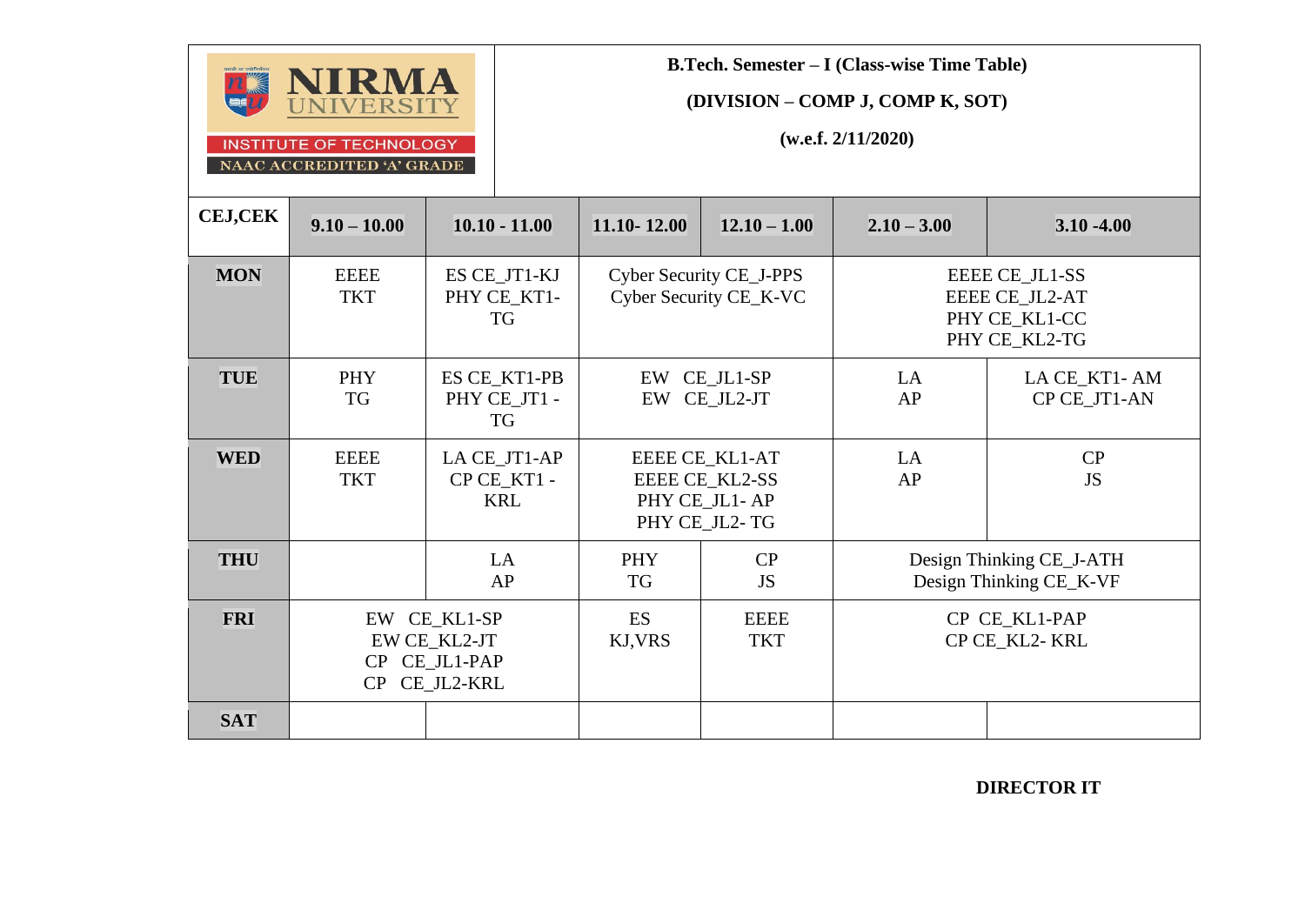| JT1             | 20TCE151 - 225, 309, 318 - 327,<br>338,339 | KT1 | 20TCE226 - 303, 328, 332, 333,<br>340,341 |  |
|-----------------|--------------------------------------------|-----|-------------------------------------------|--|
| J <sub>L1</sub> | 20TCE151 - 188, 309, 318 - 324,338         | JL2 | 20TCE189 - 225, 325 - 327,339             |  |
| KL1             | 20TCE226 - 265, 328, 332, 333, 340         | KL2 | 20TCE266 - 303,341                        |  |

| <b>Short</b><br><b>Name</b> | <b>Faculty Name</b>   | <b>Short</b><br><b>Name</b> | <b>Faculty Name</b>     | <b>Short</b><br><b>Name</b> | <b>Faculty Name</b>     |
|-----------------------------|-----------------------|-----------------------------|-------------------------|-----------------------------|-------------------------|
| <b>TKT</b>                  | Dr. T.K.Tailor        | PAP                         | Prof. Preksha A. Pareek | AT                          | Prof. Abhilash Tirupati |
| KJ                          | Prof. keval Jodhani   | <b>KRL</b>                  | Prof Kruti Lavingia     | <b>SS</b>                   | Prof. Sunil Shukla      |
| <b>VRS</b>                  | Prof. Vandit Shah     | JS                          | Prof. Shruti Jadon      | <b>SP</b>                   | Prof. Sonam Parashar    |
| <b>PB</b>                   | Prof. Priyesh Bhavsar | AP                          | Dr. Ankur Pandya        | JT                          | Prof. Jose Thankachn    |
| <b>PPS</b>                  | Prof. Pooja P Shah    | <b>TG</b>                   | Dr. Tanuj Gupta         | AM                          | Dr. Amit Mishra         |
| <b>VC</b>                   | Prof. Vipul Chudasama | <b>ATH</b>                  | Prof. Ath Single        | AP                          | Dr. Amisha Patel        |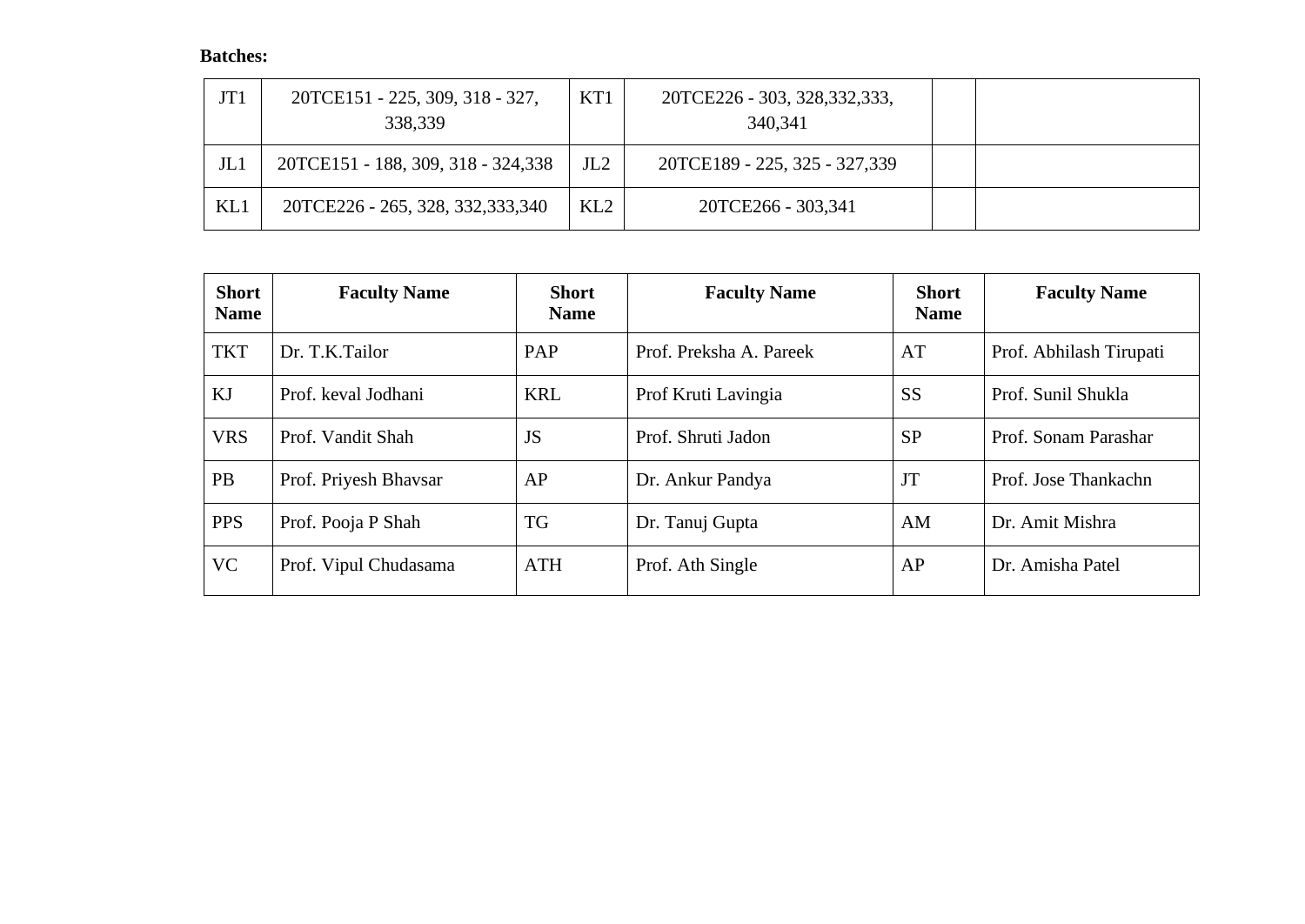|                    | IRMA<br><b>INSTITUTE OF TECHNOLOGY</b><br>NAAC ACCREDITED 'A' GRADE |                              |                                                           | <b>B.Tech. Semester – I (Class-wise Time Table)</b><br>(DIVISION – EC L, EC M, SOT)<br>(w.e.f. 2/11/2020) |                                                               |                                                                     |
|--------------------|---------------------------------------------------------------------|------------------------------|-----------------------------------------------------------|-----------------------------------------------------------------------------------------------------------|---------------------------------------------------------------|---------------------------------------------------------------------|
| ECL,<br><b>ECM</b> | $9.10 - 10.00$                                                      | $10.10 - 11.00$              | 11.10-12.00                                               | $12.10 - 1.00$                                                                                            | $2.10 -$<br>3.00                                              | $3.10 - 4.00$                                                       |
| <b>MON</b>         | CP<br>AN                                                            | LA EC_MT1-MP<br>CP EC_LT1-JS | ES EC_LT1-KCH<br><b>PHY</b><br>CC<br>PHY EC_MT1-CC        |                                                                                                           |                                                               | EEEE EC_LL1-JT<br>EEEE EC_LL2-VVS<br><b>Cyber Security EC_M-PPS</b> |
| <b>TUE</b>         | <b>EEEE</b><br><b>PAK</b>                                           | LA<br><b>BY</b>              | Cyber Security EC_L-PPS<br>PHY EC_ML1-TG<br>PHY EC_ML2-CC |                                                                                                           | EW EC_ML1-SS<br>EW EC_ML2-AT                                  |                                                                     |
| <b>WED</b>         | CP EC LL1-JS<br>CP EC_LL2-TKV                                       |                              | <b>PHY</b><br>CC                                          | ES EC_MT1-RK<br>PHY EC_LT1-CC                                                                             | <b>EEEE</b><br><b>PAK</b>                                     | LA<br><b>BY</b>                                                     |
| <b>THU</b>         | <b>EEEE</b><br><b>PAK</b>                                           | LA<br><b>BY</b>              | LA EC_LT1-<br>Library<br><b>MP</b><br>CP EC_MT1-<br>AN    |                                                                                                           | EW EC_LL1-AT<br>EW EC_LL2-JT<br>CP EC_ML1-AN<br>CP EC_ML2-TKV |                                                                     |
| <b>FRI</b>         | CP<br>AN                                                            | <b>ES</b><br>KCH, RK         |                                                           | EEEE EC_ML1-CHR<br>EEEE EC_ML2-SP<br>PHY EC_LL1-CC<br>PHY EC LL2-AP                                       |                                                               | Design Thinking EC_L-VV<br>Design Thinking EC_M-TU                  |
| <b>SAT</b>         |                                                                     |                              |                                                           |                                                                                                           |                                                               |                                                                     |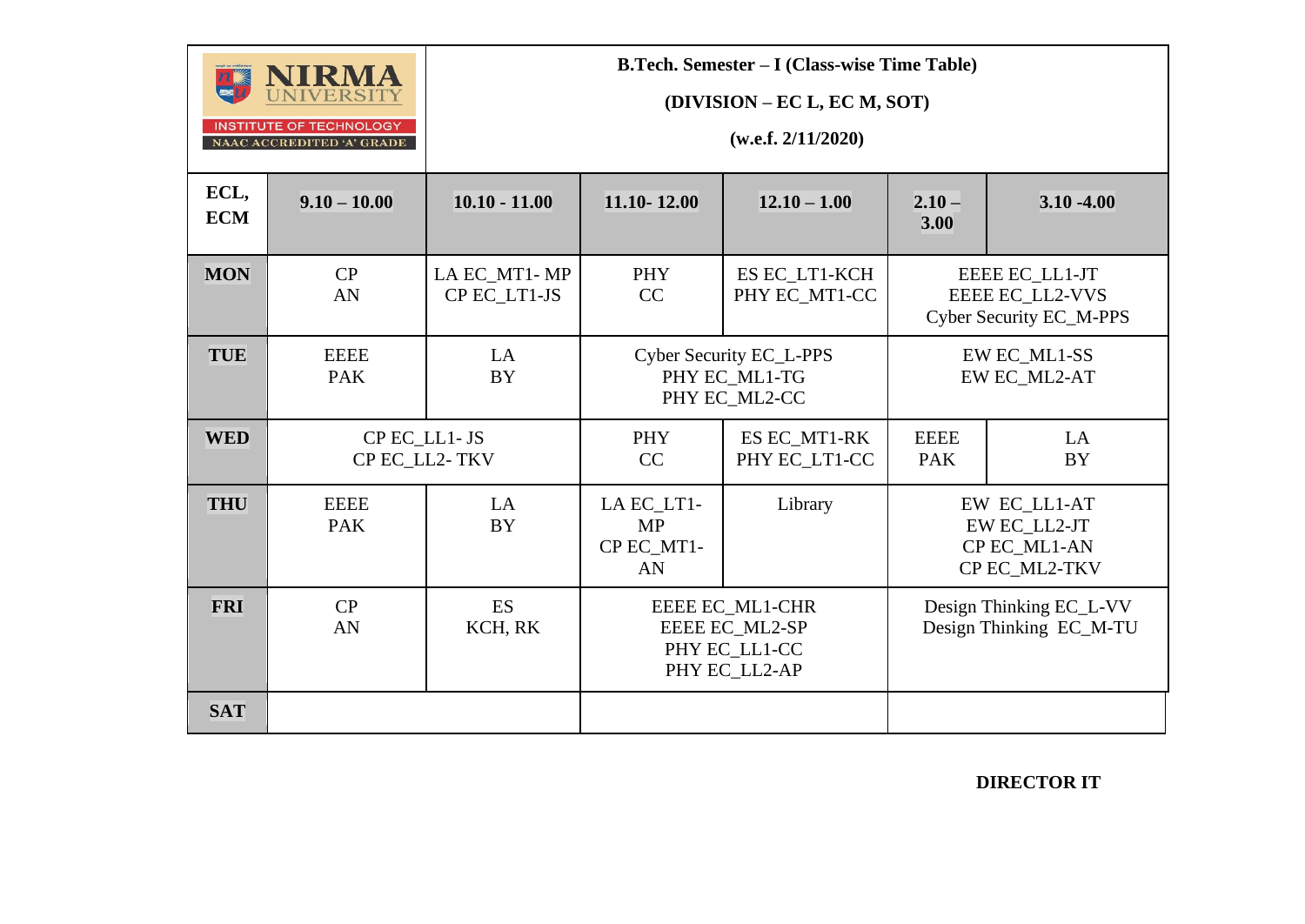| LT1 | 20TEC001 - 075 | MT1 | 20TEC076 - 150   |  |
|-----|----------------|-----|------------------|--|
| LL1 | 20TEC001 - 038 | LL2 | 20TEC039 - 075   |  |
| ML1 | 20TEC076 - 124 | ML2 | $20TEC125 - 150$ |  |

| <b>Short</b><br><b>Name</b> | <b>Faculty Name</b>     | <b>Short</b><br><b>Name</b> | <b>Faculty Name</b>   | <b>Short</b><br><b>Name</b> | <b>Faculty Name</b>  |
|-----------------------------|-------------------------|-----------------------------|-----------------------|-----------------------------|----------------------|
| <b>PAK</b>                  | Dr. P.A.Khetrapal       | <b>TKV</b>                  | Prof Tarjni Vyas      | TG                          | Prof. Tanuj Gupta    |
| <b>KCH</b>                  | Prof Karishma Hingnekar | AN                          | Prof. Anuja Nair      | AP                          | Dr. Ankur Pandya     |
| <b>RK</b>                   | Prof. Ronak Kotadiya    | <b>JS</b>                   | Prof. Shruti Jadon    | <b>VV</b>                   | Prof. Vishal Vaidya  |
| <b>PPS</b>                  | Prof. Pooja P Shah      | CC                          | Dr. Chetna Chauhan    | TU                          | Prof. Tejal Upadhyay |
| <b>BY</b>                   | Dr. Bijal Yeolekar      | <b>MP</b>                   | Dr. Motilal Panigrahi | <b>CHR</b>                  | Prof. Chirag Raval   |
| <b>VVS</b>                  | Prof. Karri Satnarayan  | <b>SP</b>                   | Dr. Sonam Parashar    |                             |                      |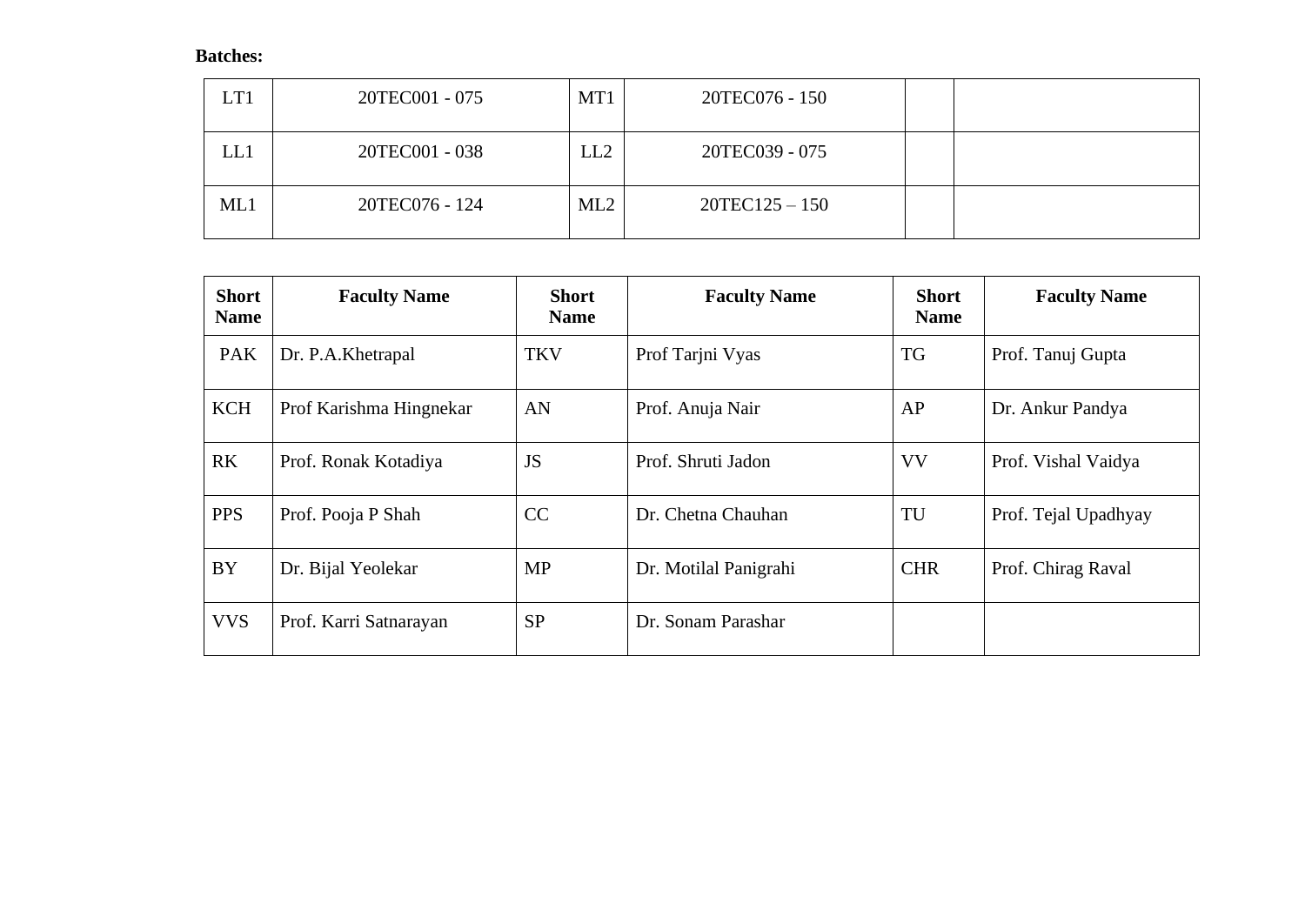

NAAC ACCREDITED 'A' GRADE

**B.Tech. Semester – I (Class-wise Time Table)**

**(DIVISION – IC N, SOT)**

**(w.e.f. 2/11/2020)**

| IC N       | $9.10 - 10.00$          | $10.10 - 11.00$           | 11.10-12.00             | $12.10 - 1.00$               | $2.10 - 3.00$    | $3.10 - 4.00$                   |
|------------|-------------------------|---------------------------|-------------------------|------------------------------|------------------|---------------------------------|
| <b>MON</b> | PHY-ICNT1<br>CC         | <b>EEEE</b><br><b>JNP</b> | EEEE IC NL2-SP          |                              | LA<br><b>SHM</b> | CP-IC_NT1<br>PAP                |
| <b>TUE</b> | PHY<br>CC               | <b>EEEE</b><br><b>JNP</b> | LA-IC_NT1<br><b>SHM</b> | LA<br><b>SHM</b>             |                  | CP IC_NL1- JS<br>CP IC NL2-TKV  |
| <b>WED</b> | <b>LA</b><br><b>SHM</b> | CP<br>PAP                 |                         | EEEE IC NL1-SP               |                  | Cyber Security- IC_N-VC         |
| <b>THU</b> | PHY<br>CC               | <b>ES</b><br>ADP          | CP<br>PAP               | ES-IC_NT1<br>ADP             |                  | PHY IC_NL1- CC<br>PHY IC NL2-TG |
| <b>FRI</b> |                         | <b>EEEE</b><br><b>JNP</b> |                         | EW IC_NL1-JT<br>EW IC_NL2-AT |                  | Design Thinking- IC_N-RM        |
| <b>SAT</b> |                         |                           |                         |                              |                  |                                 |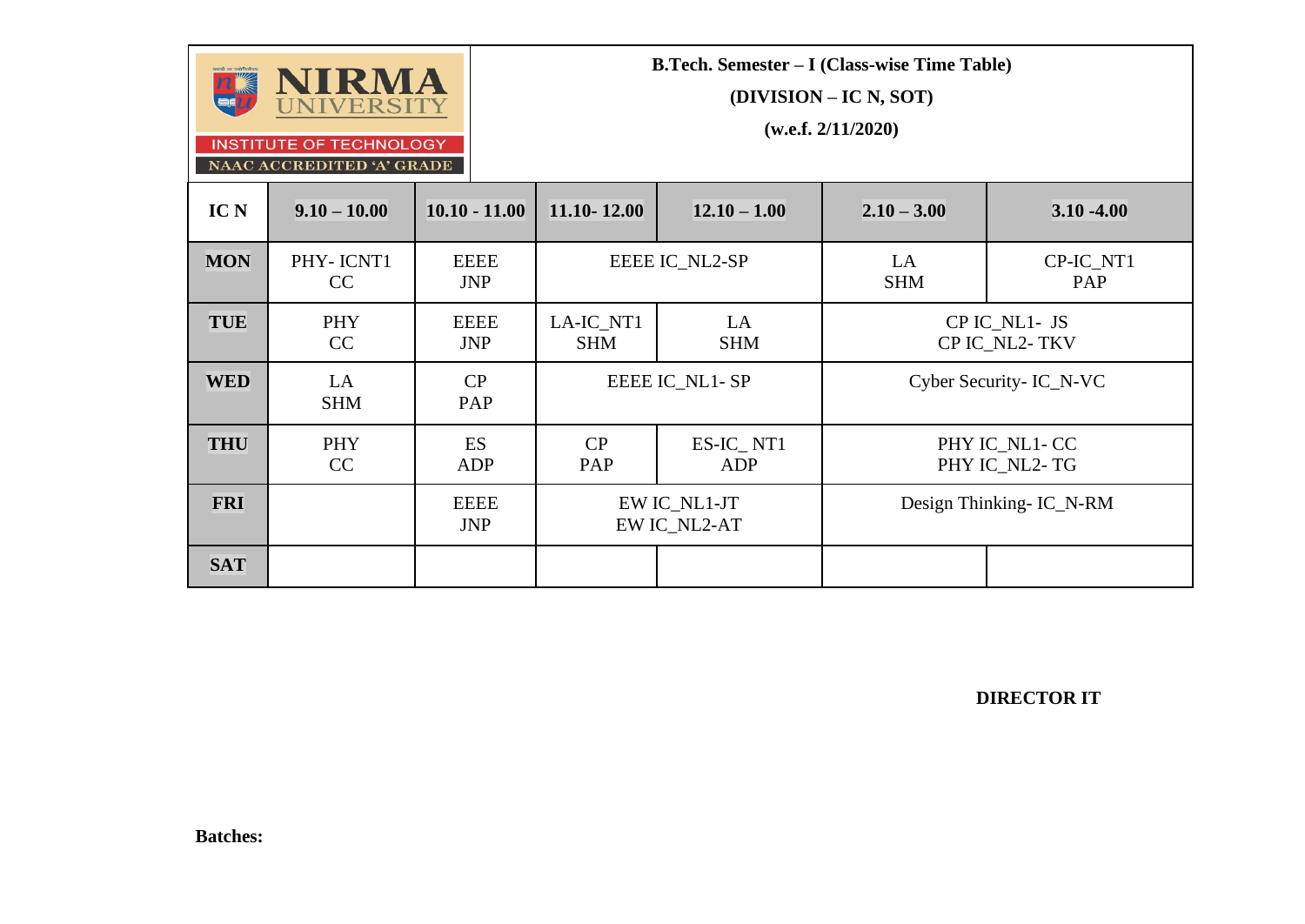| NT <sub>1</sub> | 20TIC001 - 075 |     |                |  |
|-----------------|----------------|-----|----------------|--|
| NL1             | 20TIC001 - 038 | NL2 | 20TIC039 - 075 |  |

| <b>Short</b><br><b>Name</b> | <b>Faculty Name</b>  | <b>Short</b><br><b>Name</b> | <b>Faculty Name</b>     | <b>Short</b><br><b>Name</b> | <b>Faculty Name</b>     |
|-----------------------------|----------------------|-----------------------------|-------------------------|-----------------------------|-------------------------|
| <b>JNP</b>                  | Prof. J. N. Pathan   | <b>VC</b>                   | Prof. Vipul Chudasama   | PAP                         | Prof. Preksha A. Pareek |
| ADP                         | Prof. Anant Patel    | <b>JS</b>                   | Prof. Shruti Jadon      | TG                          | Prof. Tanuj Gupta       |
| <b>TKV</b>                  | Prof Tarjni Vyas     | AP                          | Dr. Ankur Pandya        | <b>SHM</b>                  | Dr. Sandeep Malhotra    |
| <b>SP</b>                   | Prof. Sonam Parashar | AT                          | Prof. Abhilash Tirupati | JT                          | Prof. Jose Thankachn    |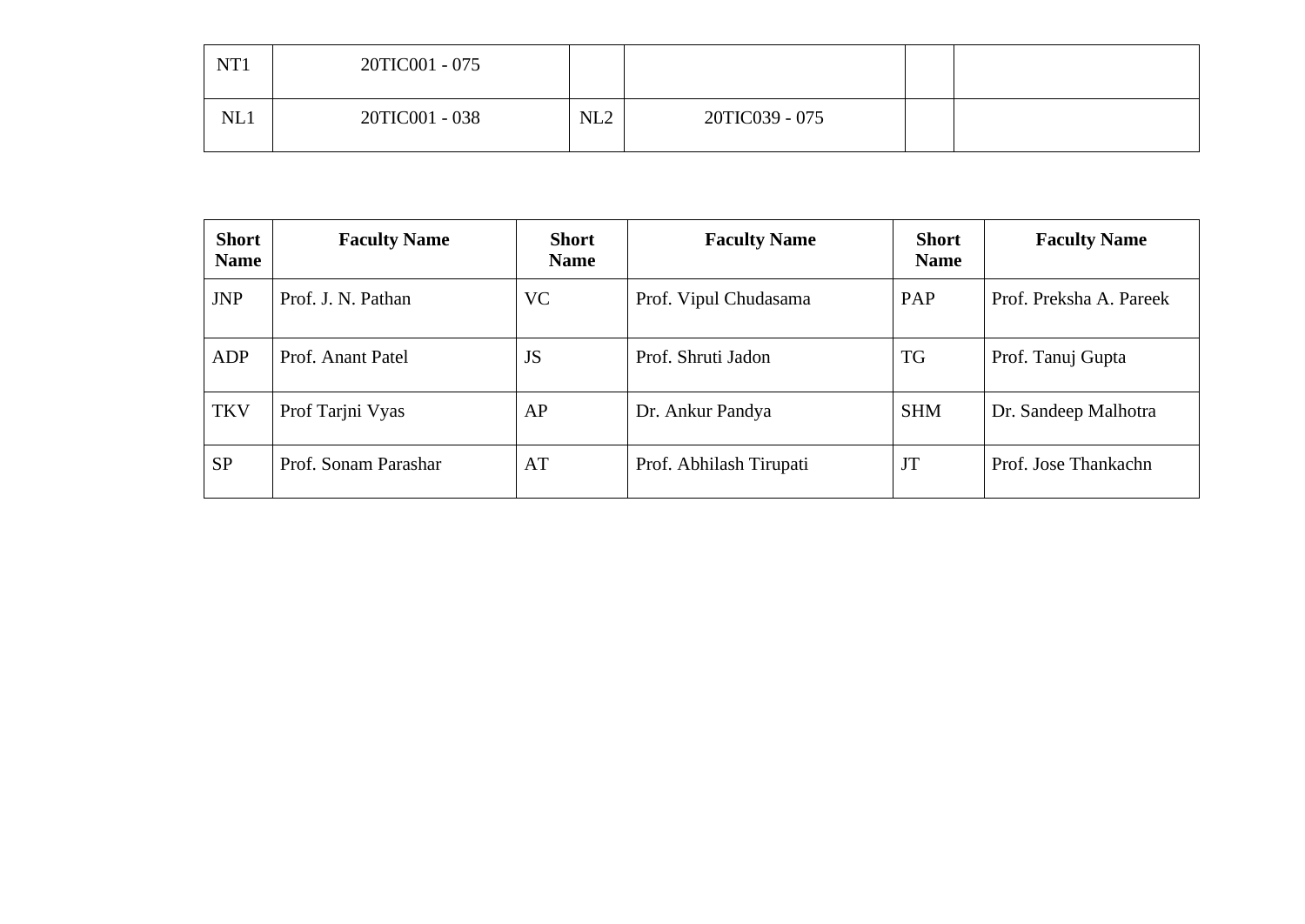|            | NIRMA<br><b>UNIVERSITY</b><br><b>INSTITUTE OF TECHNOLOGY</b><br>NAAC ACCREDITED 'A' GRADE |                          | <b>B.Tech. Semester - I (Class-wise Time Table)</b><br>(DIVISION – CH A, SOE)<br>(w.e.f. 2/11/2020) |                                        |                                  |               |  |
|------------|-------------------------------------------------------------------------------------------|--------------------------|-----------------------------------------------------------------------------------------------------|----------------------------------------|----------------------------------|---------------|--|
| <b>CHA</b> | $9.10 - 10.00$                                                                            | $10.10 - 11.00$          | 11.10-12.00                                                                                         | $12.10 - 1.00$                         | $2.10 - 3.00$                    | $3.10 - 4.00$ |  |
| <b>MON</b> |                                                                                           | Yoga                     | LA<br>DP                                                                                            | EC CH_AT1-PS,<br>AJ                    | EC CH_AL1-RM                     |               |  |
| <b>TUE</b> | EG<br><b>SAM</b>                                                                          | <b>CHEM</b><br><b>NP</b> |                                                                                                     | Critical Thinking CH_A-NPG             |                                  |               |  |
| <b>WED</b> |                                                                                           | LA CH_AT1<br><b>BY</b>   |                                                                                                     | <b>CHEM CH_AL1-AD</b><br>EG CH_AL2-SAM | LA<br>DP                         |               |  |
| <b>THU</b> |                                                                                           | EG<br><b>SAM</b>         | EC<br><b>CHEM</b><br>PS, RR, AJ<br>NP                                                               |                                        | CHEM CH_AL2-NP<br>EG CH_AL1- AMA |               |  |
| <b>FRI</b> |                                                                                           | Yoga                     |                                                                                                     | EG CH_AL1-AAB<br>EC CH_AL2-AJ          | EG CH AL2-RDM                    |               |  |
| <b>SAT</b> |                                                                                           |                          |                                                                                                     |                                        |                                  |               |  |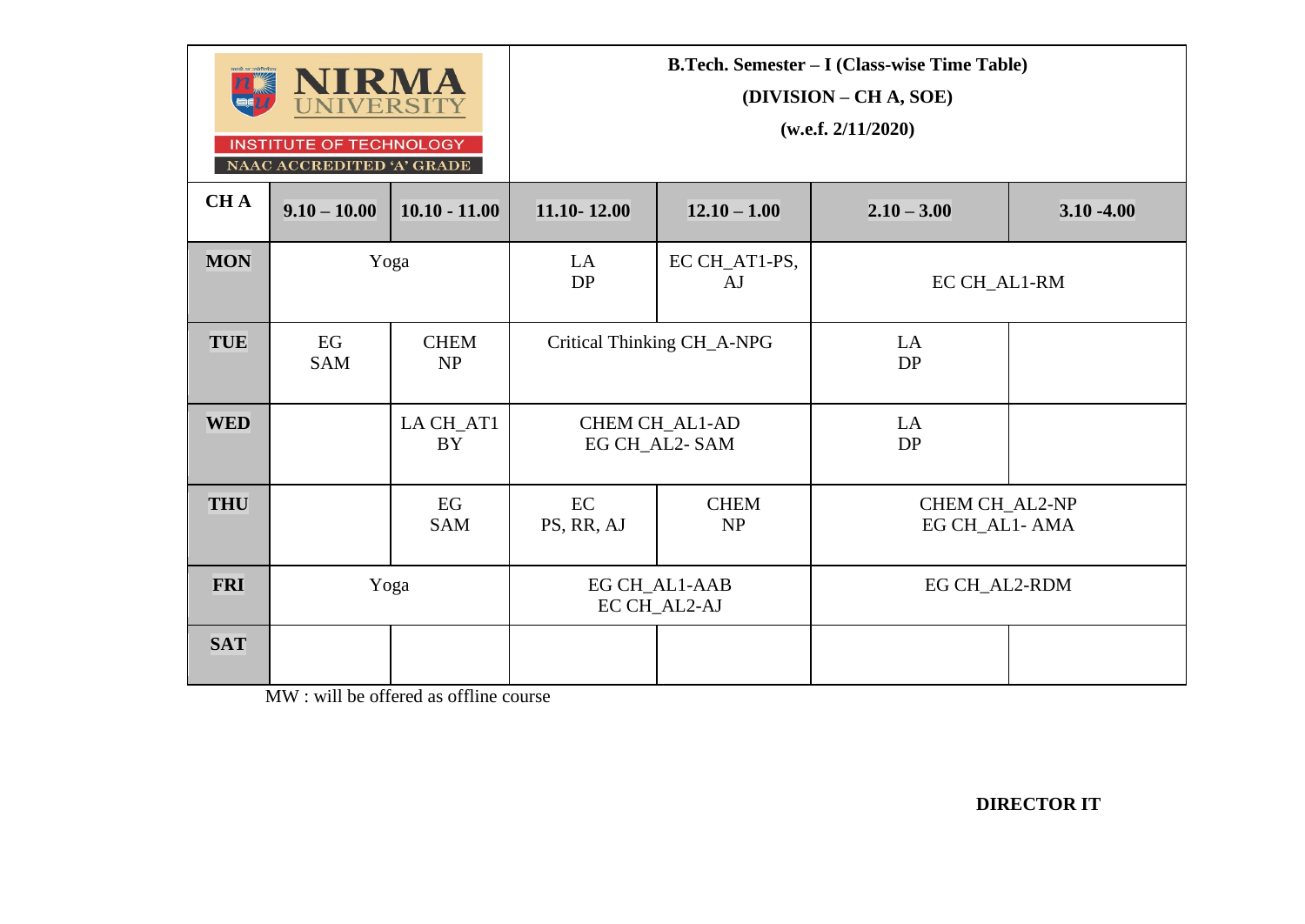| AT1 | 20ECH001 - 075 |     |                |  |
|-----|----------------|-----|----------------|--|
| AL1 | 20ECH001 - 038 | AL2 | 20ECH039 - 075 |  |

| <b>Short</b><br><b>Name</b> | <b>Faculty Name</b> | <b>Short</b><br><b>Name</b> | <b>Faculty Name</b>        | <b>Short</b><br><b>Name</b> | <b>Faculty Name</b>      | <b>Short</b><br><b>Name</b> | <b>Faculty Name</b> |
|-----------------------------|---------------------|-----------------------------|----------------------------|-----------------------------|--------------------------|-----------------------------|---------------------|
| AD                          | Dr. Ankur Dwivedi   | AK                          | Dr. Amit Kumar             | <b>RDM</b>                  | Prof. Rudresh<br>Makwana | <b>NPG</b>                  | Dr. Nagedra Gajjar  |
| NP                          | Dr. Neha Patni      | <b>AMA</b>                  | Prof. Madhusudan<br>Achari | AAB                         | Prof. Anand Bhatt        | <b>SAM</b>                  | Prof. Shebaz Memon  |
| <b>BY</b>                   | Dr. Bijal Yeolekar  |                             |                            |                             |                          |                             |                     |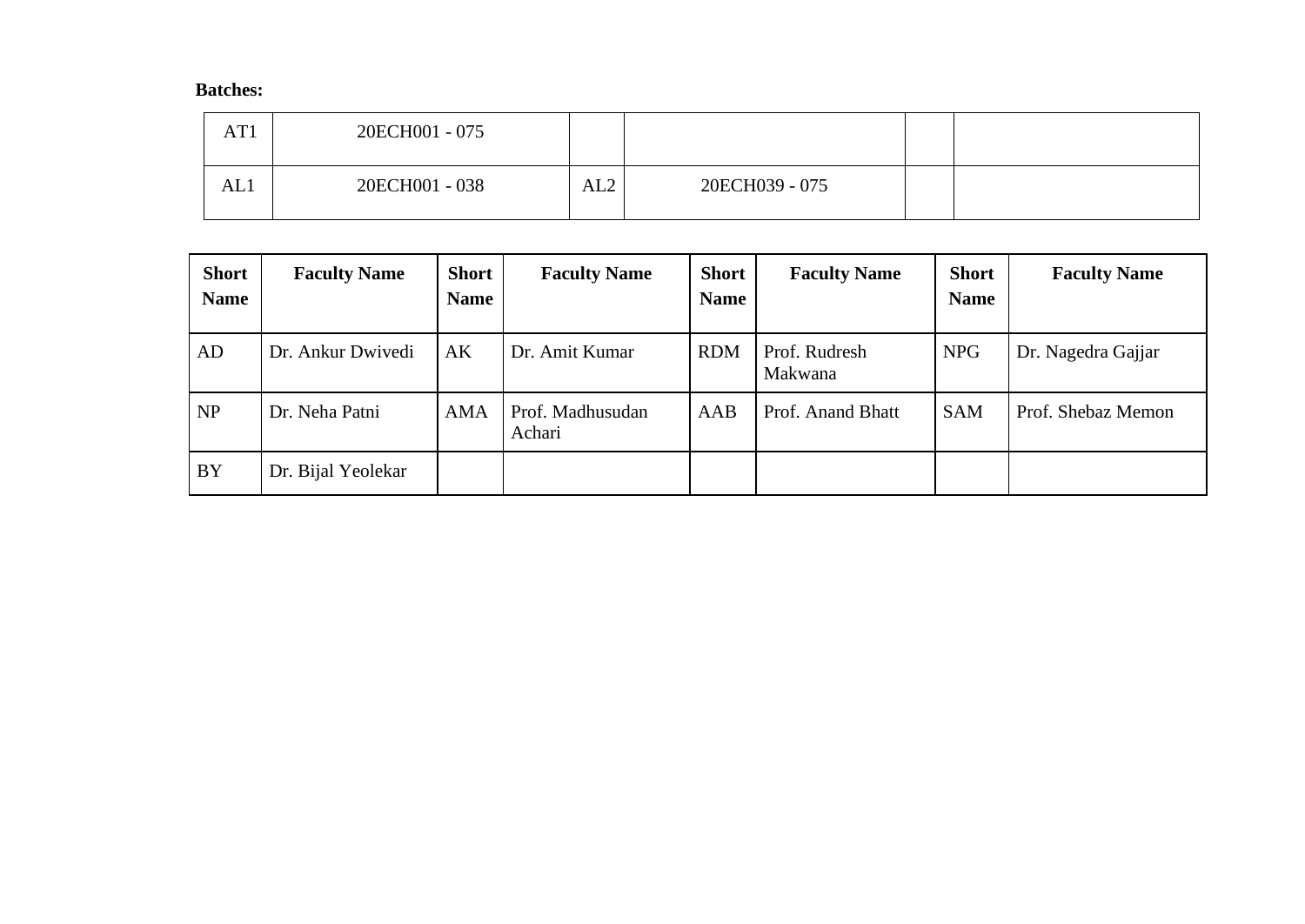|                   | NIRMA<br>NIVERSITY<br><b>INSTITUTE OF TECHNOLOGY</b><br>NAAC ACCREDITED 'A' GRADE |                        |                           | <b>B.Tech. Semester - I (Class-wise Time Table)</b>                | (DIVISION – CLB, CLC)<br>(w.e.f. 2/11/2020)                    |                                                                |  |
|-------------------|-----------------------------------------------------------------------------------|------------------------|---------------------------|--------------------------------------------------------------------|----------------------------------------------------------------|----------------------------------------------------------------|--|
| <b>CLB</b><br>CLC | $9.10 - 10.00$                                                                    | $10.10 - 11.00$        | 11.10-12.00               | $12.10 - 1.00$                                                     | $2.10 - 3.00$                                                  | $3.10 - 4.00$                                                  |  |
| <b>MON</b>        | Yoga                                                                              |                        |                           | CHEM CL_BL1-AC<br>CHEM CL_BL2-NP<br>EG CL_CL1-MBP<br>EG CL_CL2-BAS | Critical Thinking CL_C-SKC                                     |                                                                |  |
| <b>TUE</b>        | CHEM CL CL1-AC<br>CHEM CL_CL2-SGP<br>EG CL_BL1-MBP<br>EG CL_BL2-ATH               |                        | <b>CHEM</b><br>AC         | LA<br>AP                                                           |                                                                |                                                                |  |
| <b>WED</b>        | Critical Thinking CL_B-ATH                                                        |                        | <b>CHEM</b><br>AC         | EG<br>MBP, TRR                                                     |                                                                | EG CL_CL1-PJB<br>EG CL_CL2-BAS<br>EC CL_BL1-AJ<br>EC CL_BL2-RM |  |
| <b>THU</b>        | LA<br>AP                                                                          | LA CL_BT1<br><b>MP</b> | EC<br>PS, RR, AJ          | EC CL_BT1-RR<br>EC CL_CT1-AJ                                       | LA CL_CT1<br>AP                                                |                                                                |  |
| <b>FRI</b>        | Yoga                                                                              |                        | EG<br><b>MBP</b><br>(TRR) | LA<br>AP                                                           | EG CL_BL1-BAS<br>EG CL_BL2-ATH<br>EC CL CL1-AJ<br>EC CL_CL2-PS |                                                                |  |
| <b>SAT</b>        |                                                                                   |                        |                           |                                                                    |                                                                |                                                                |  |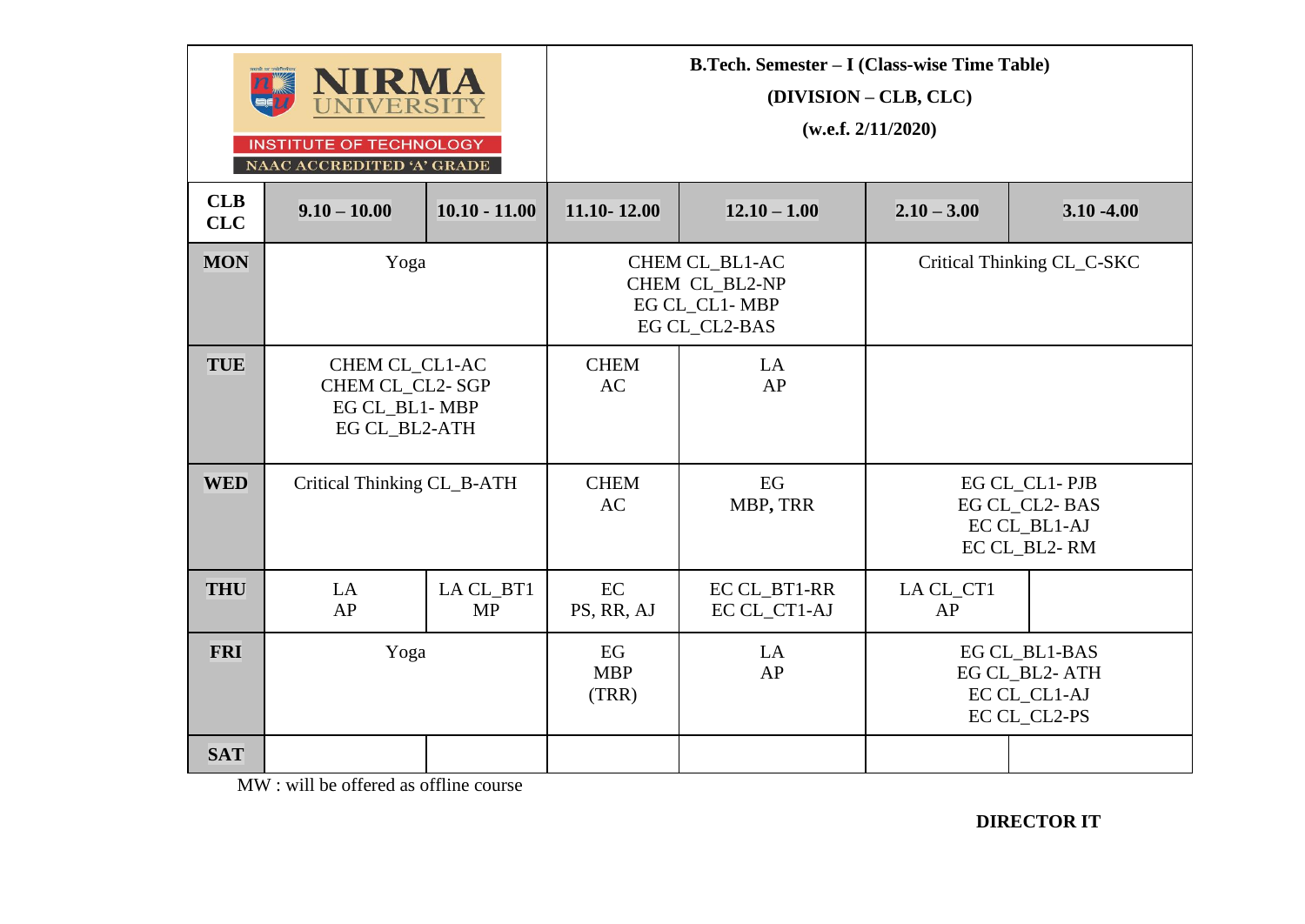| BT1 | 20ECL001 - 076 | C <sub>T</sub> 1 | 20ECL077 - 150 |  |
|-----|----------------|------------------|----------------|--|
| BL1 | 20ECL001 - 038 | BL2              | 20ECL039 - 076 |  |
| CL1 | 20ECL077 - 117 | CL2              | 20ECL118 - 150 |  |

| <b>Short</b><br><b>Name</b> | <b>Faculty Name</b> | <b>Short</b><br><b>Name</b> | <b>Faculty Name</b> | <b>Short</b><br><b>Name</b> | <b>Faculty Name</b>   |
|-----------------------------|---------------------|-----------------------------|---------------------|-----------------------------|-----------------------|
| AC                          | Dr. Amita Chaudhary | <b>PJB</b>                  | Prof. P J Bagga     | <b>MBP</b>                  | Prof. Mitesh Panchal  |
| NP                          | Dr. Neha Patni      | <b>TRR</b>                  | Prof. Roshan Tandel | <b>BAS</b>                  | Prof. B A Shah        |
| <b>SGP</b>                  | Dr. Shibu Pillai    | <b>ATH</b>                  | Prof. Ath Single    | <b>MP</b>                   | Dr. Motilal Panigrahi |
| AP                          | Dr. Amisha Patel    |                             |                     |                             |                       |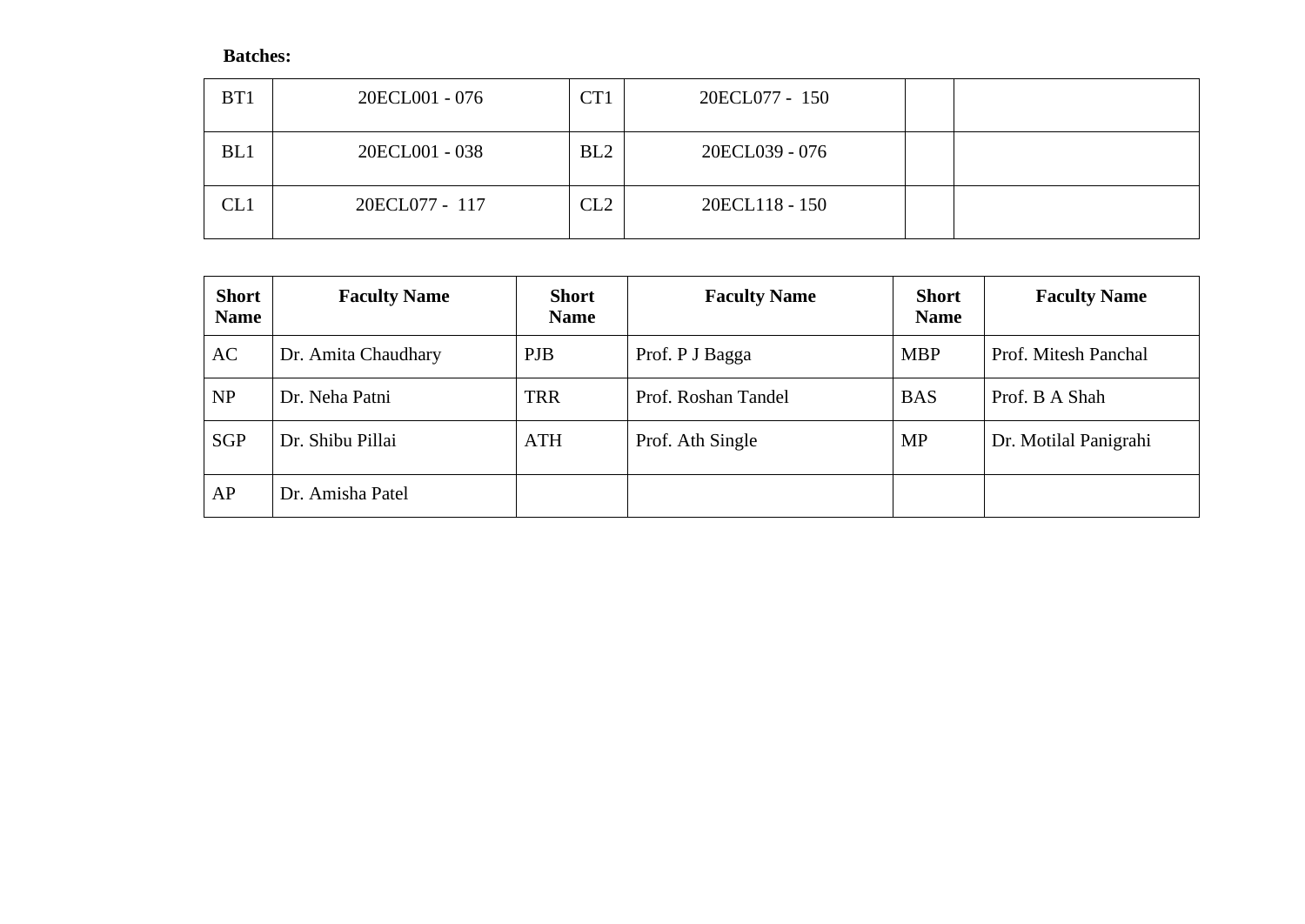| <b>IRMA</b><br><b>IVERSIT</b><br><b>INSTITUTE OF TECHNOLOGY</b><br>NAAC ACCREDITED 'A' GRADE |                                                                           |                   | <b>B.Tech. Semester – I (Class-wise Time Table)</b><br>(DIVISION – EED, EEE)<br>(w.e.f. 2/11/2020) |                                                                 |                                                         |                                                                            |  |  |
|----------------------------------------------------------------------------------------------|---------------------------------------------------------------------------|-------------------|----------------------------------------------------------------------------------------------------|-----------------------------------------------------------------|---------------------------------------------------------|----------------------------------------------------------------------------|--|--|
| EED,<br><b>EEE</b>                                                                           | $9.10 - 10.00$                                                            | $10.10 - 11.00$   | 11.10-12.00                                                                                        | $12.10 - 1.00$                                                  | $2.10 - 3.00$                                           | $3.10 - 4.00$                                                              |  |  |
| <b>MON</b>                                                                                   | Yoga                                                                      |                   | LA<br><b>VY</b>                                                                                    | LA EE_DT1-VY                                                    | Critical Thinking EE_D-AN<br>Critical Thinking EE_E-JBP |                                                                            |  |  |
| <b>TUE</b>                                                                                   | <b>CHEM</b><br>AD                                                         | LA<br><b>VY</b>   |                                                                                                    | EG EE DL1- VKM<br>EG EE_DL2-DSU<br>EC EE_EL1-RR<br>EC EE_EL2-PS |                                                         | CHEM EE DL1-AC<br><b>CHEM EE_DL2-NP</b><br>EG EE_EL1-BAS<br>EG EE_EL2- AAB |  |  |
| <b>WED</b>                                                                                   |                                                                           | <b>CHEM</b><br>AD | EG<br>VKM, DSU                                                                                     | EC EE_DT1-RR<br>EC EE_ET1-AJ                                    |                                                         |                                                                            |  |  |
| <b>THU</b>                                                                                   | <b>CHEM EE EL1-AD</b><br>CHEM EE_EL2-NP<br>EG EE_DL1-AMA<br>EG EE_DL2-PJB |                   | EC<br>PS, RR, AJ                                                                                   | LA<br><b>VY</b>                                                 |                                                         |                                                                            |  |  |
| <b>FRI</b>                                                                                   | Yoga                                                                      |                   | LA EE_ET1<br><b>MP</b>                                                                             | EG<br>VKM, DSU                                                  |                                                         | EG EE EL1-SAM<br><b>EG EE EL2-DSU</b><br>EC EE_DL1-VF1<br>EC EE_DL1-VF2    |  |  |
| <b>SAT</b>                                                                                   |                                                                           |                   |                                                                                                    |                                                                 |                                                         |                                                                            |  |  |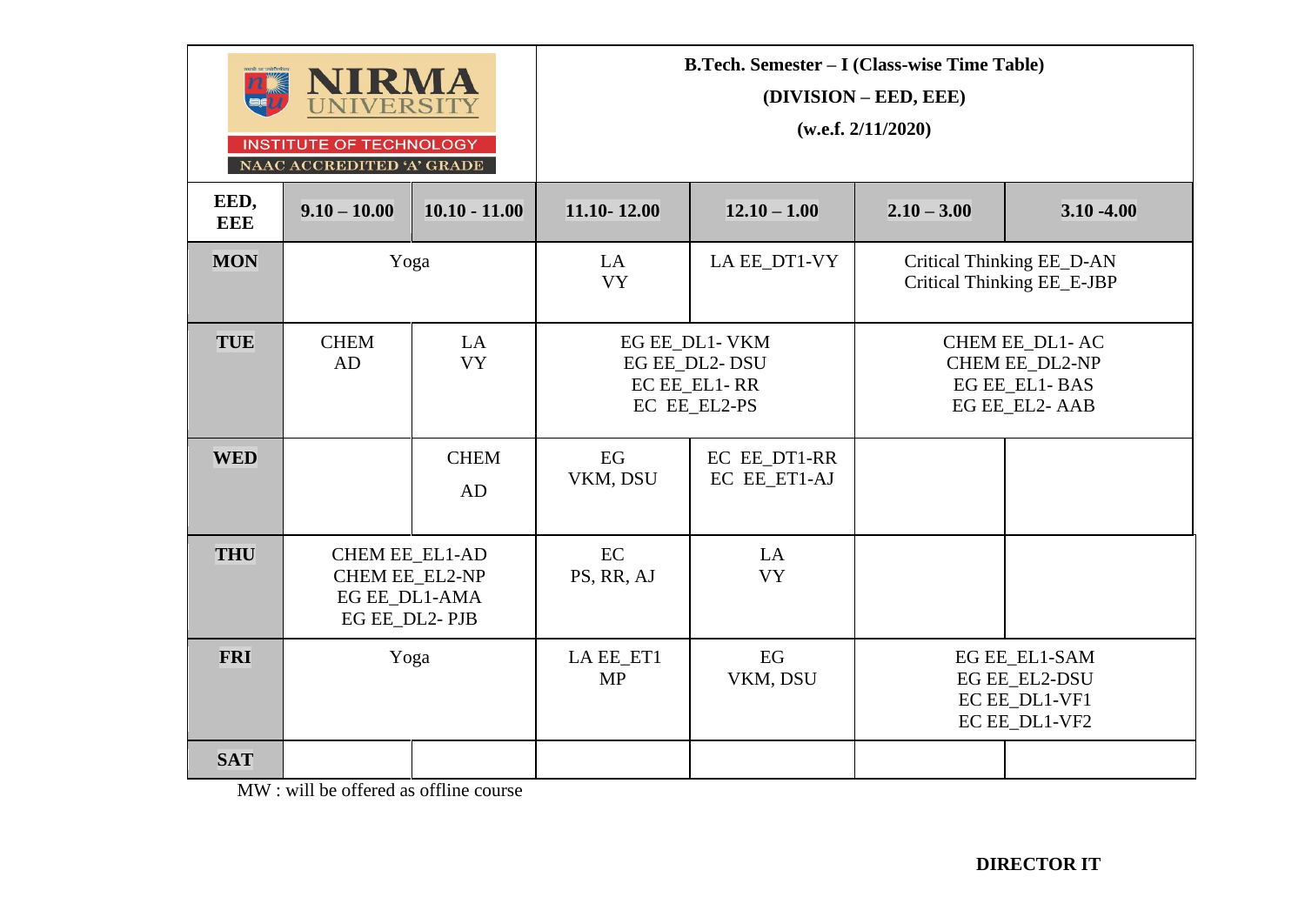| DT1 | 20EEE001 - 075 | ET1             | 20EEE076 - 150 |  |
|-----|----------------|-----------------|----------------|--|
| DL1 | 20EEE001 - 038 | DL <sub>2</sub> | 20EEE039 - 075 |  |
| EL1 | 20EEE076 - 117 | EL2             | 20EEE121 - 150 |  |

| <b>Short</b><br><b>Name</b> | <b>Faculty Name</b> | <b>Short</b><br><b>Name</b> | <b>Faculty Name</b>     | <b>Short</b><br><b>Name</b> | <b>Faculty Name</b>    |
|-----------------------------|---------------------|-----------------------------|-------------------------|-----------------------------|------------------------|
| AC                          | Dr. Amita Chaudhary | <b>TRR</b>                  | Prof. Roshan Tandel     | <b>SKC</b>                  | Dr. Siddharth Chauhan  |
| AD                          | Dr. Ankur Dwivedi   | AAB                         | Prof. Anand Bhatt       | <b>VY</b>                   | Dr. Vijay Yadav        |
| NP                          | Dr. Neha Patni      | <b>AMA</b>                  | Prof. Madhusudan Achari | <b>MP</b>                   | Dr. Motilal Panigrahi  |
| <b>SGP</b>                  | Dr. Shibu Pillai    | <b>PJB</b>                  | Prof. P J Bagga         | <b>DSU</b>                  | Prof. Darshit Upadhyay |
| <b>VKM</b>                  | Prof. Vishal Mehta  | <b>SAM</b>                  | Prof. Shebaz Memon      | <b>JBP</b>                  | Dr Jignesh Patel       |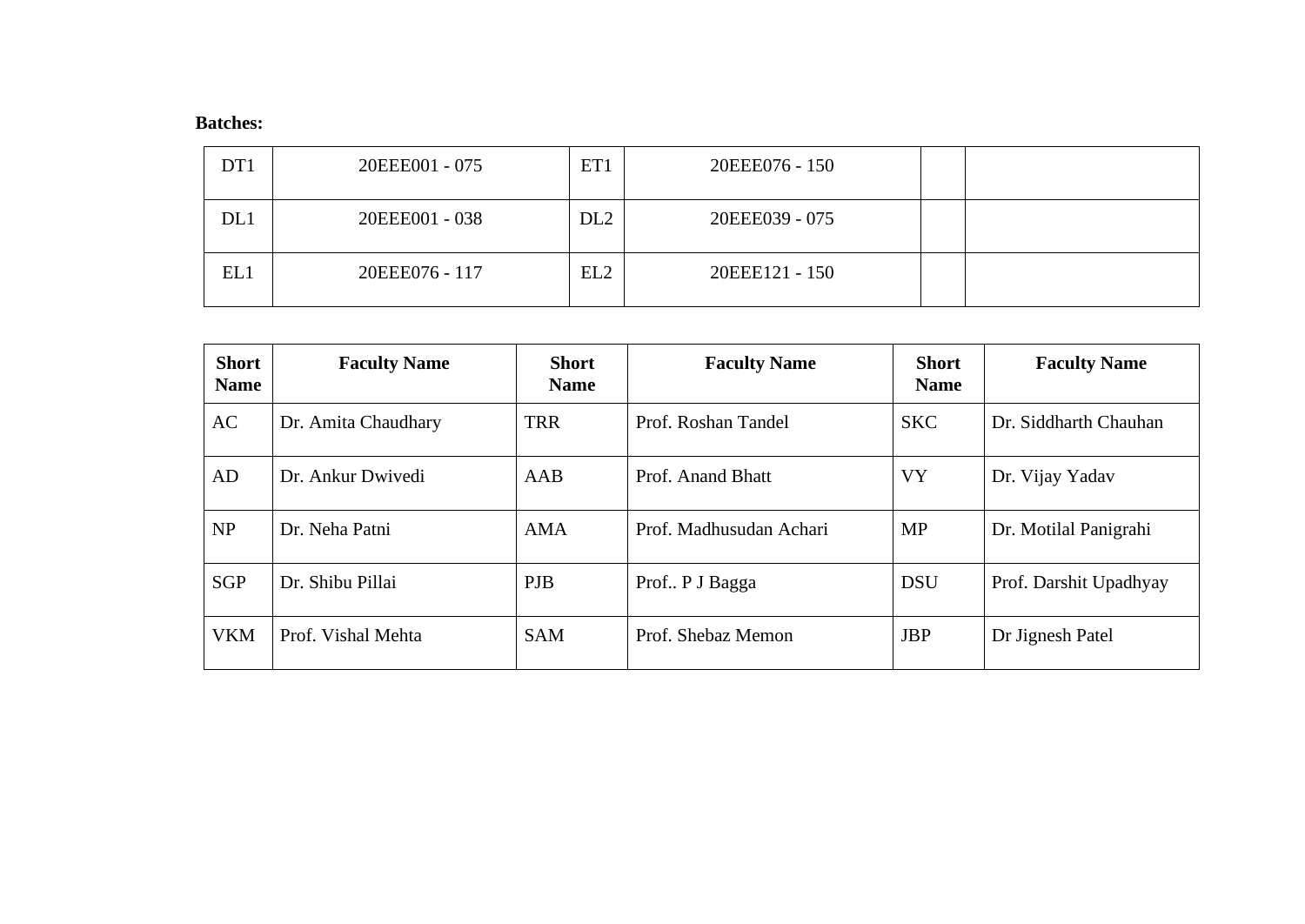|                    | NIRMA<br>VERSITY<br><b>INSTITUTE OF TECHNOLOGY</b><br>NAAC ACCREDITED 'A' GRADE |                         | <b>B.Tech. Semester – I (Class-wise Time Table)</b><br>(DIVISION – MEF, MEG)<br>(w.e.f. 2/11/2020) |                   |                 |                                                                           |  |  |
|--------------------|---------------------------------------------------------------------------------|-------------------------|----------------------------------------------------------------------------------------------------|-------------------|-----------------|---------------------------------------------------------------------------|--|--|
| MEF,<br><b>MEG</b> | $9.10 - 10.00$                                                                  | $10.10 - 11.00$         | 11.10-12.00                                                                                        | $12.10 - 1.00$    | $2.10 - 3.00$   | $3.10 - 4.00$                                                             |  |  |
| <b>MON</b>         | Yoga                                                                            |                         | Critical Thinking ME_F- HMK<br>Critical Thinking ME_G- AK                                          |                   |                 | LA<br><b>VY</b>                                                           |  |  |
| <b>TUE</b>         | LA ME_GT1<br><b>VY</b>                                                          | EG<br>AMA, TNR          | <b>CHEM ME_FL1-AD</b><br>CHEM ME FL2-NP<br>EG ME GL1-RDM<br>EG ME_GL2-AAB                          |                   | LA<br><b>VY</b> | <b>CHEM</b><br>AD                                                         |  |  |
| <b>WED</b>         |                                                                                 | EG<br>AMA, TNR          | EG ME_FL1-PJB<br>EG ME_FL2-TNR<br>EC ME_GL1-VF1<br>EC ME GL2-VF2                                   |                   |                 | <b>CHEM ME_GL1-AD</b><br>CHEM ME_GL2-AC<br>EG ME_FL1-TRR<br>EG ME FL2-ATH |  |  |
| <b>THU</b>         |                                                                                 | LA ME_FT1<br><b>KBP</b> | EC<br>PS, RR, AJ                                                                                   | <b>CHEM</b><br>AD |                 | EC ME_FL1-VF1<br>EC ME_FL2-VF2                                            |  |  |
| <b>FRI</b>         | Yoga                                                                            |                         | EC ME_FT1-PS<br>LA<br>EC ME_GT1-RR<br><b>VY</b>                                                    |                   |                 | EG ME_GL1-TRR<br>EG ME_GL2-TNR                                            |  |  |
| <b>SAT</b>         |                                                                                 |                         |                                                                                                    |                   |                 |                                                                           |  |  |